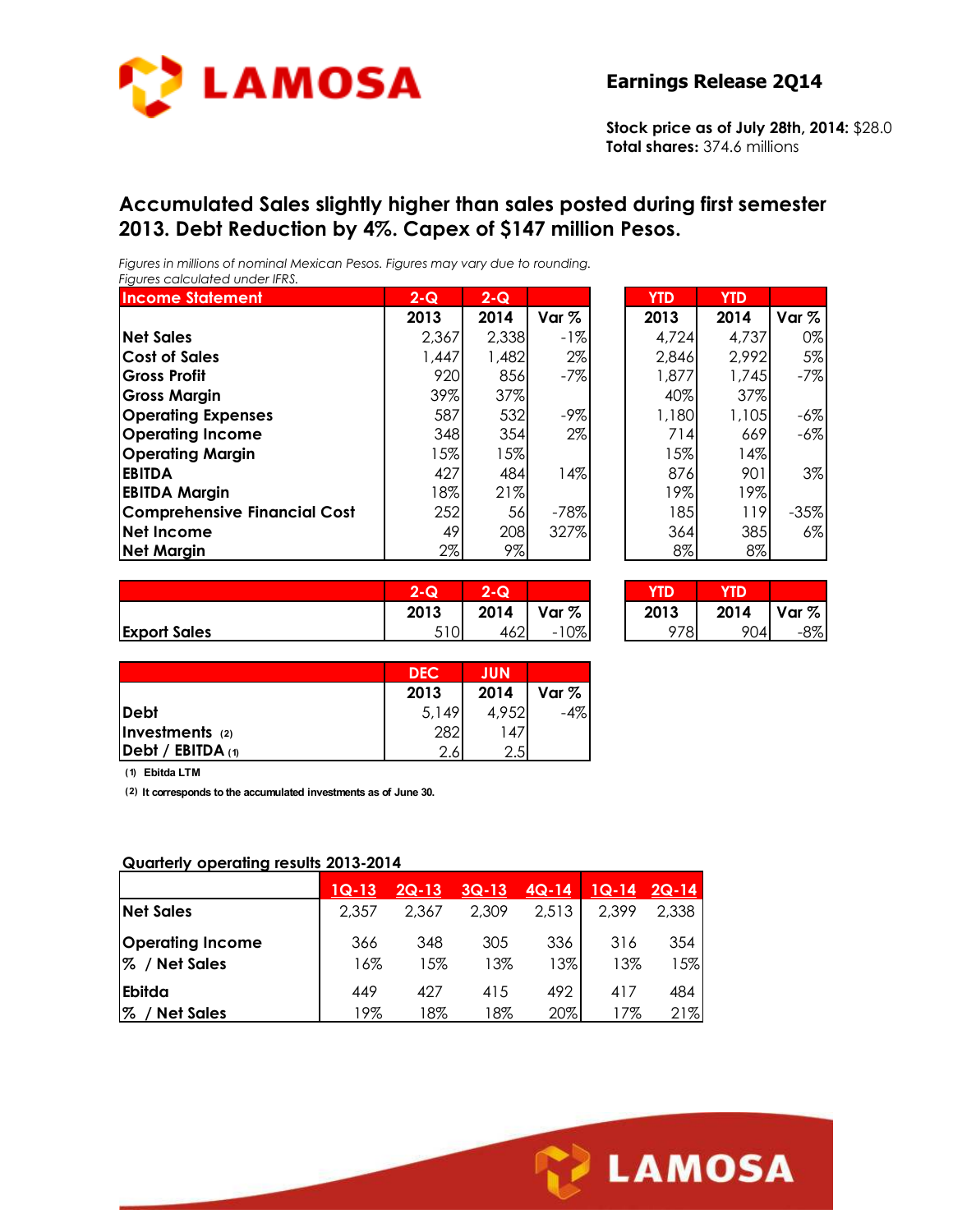

**San Pedro Garza García, Nuevo Leon, Mexico, July 28th, 2014.** Grupo Lamosa, announces its results related to the second quarter of 2014.

*Figures in millions of Mexican Pesos. Figures may vary due to rounding.* 

## **SALES**

Grupo Lamosa ended up the first half of the year with sales of \$ 4,737 million Pesos, slightly higher than sales of \$ 4,724 million Pesos recorded during the first half of 2013. This result was obtained despite the weak performance of the economy and the slow exercise of the public spending, which has adversely affected the construction sector.



## **EXPORT SALES**

Export sales reached during the first six months of 2014 stood at \$ 904 million Pesos, a decline of 8% when compared to the \$ 978 million Pesos posted in the first half of 2013.

Ī





**Sales Breakdown**

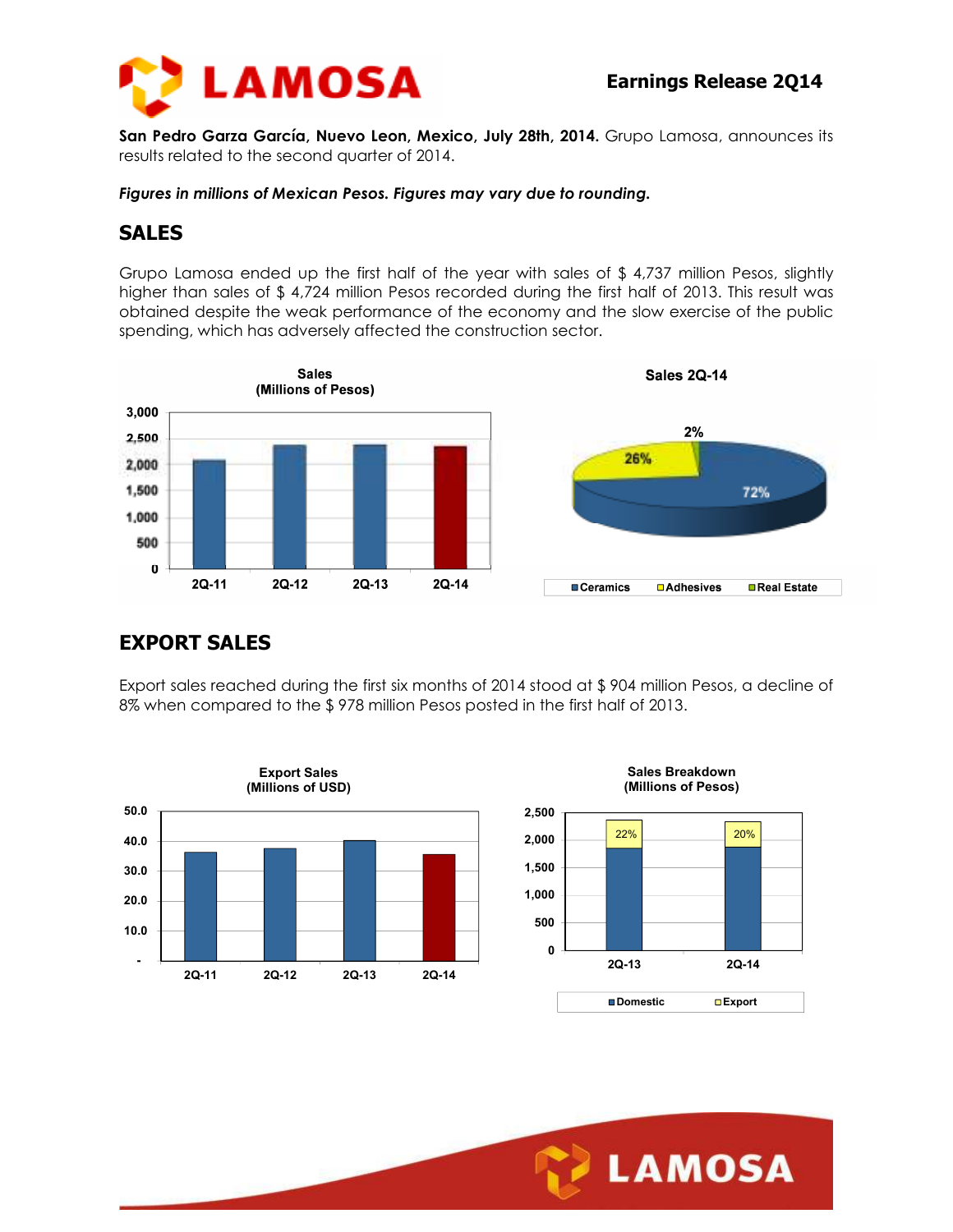

#### **PERFORMANCE PER BUSINESS SEGMENT**

|                           | <b>Ceramics</b><br><b>YTD</b> |          |        |               | <b>Adhesives</b><br><b>YTD</b> |       | <b>Real Estate</b><br><b>YTD</b> |               |     | <b>Total</b><br><b>YTD</b> |          |       |
|---------------------------|-------------------------------|----------|--------|---------------|--------------------------------|-------|----------------------------------|---------------|-----|----------------------------|----------|-------|
|                           | $Jun-13$                      | $Jun-14$ | Var    | <b>Jun-13</b> | <b>Jun-14</b>                  | Var   | $Jun-13$                         | <b>Jun-14</b> | Var | $Jun-13$                   | $Jun-14$ | Var   |
| <b>Total Sales</b>        | 3.565                         | 3.480    |        | 1.156         | 1,220                          |       |                                  | 38            |     | 5.236                      | 5,768    |       |
| <b>Intersegment Sales</b> |                               |          |        | $-2$          | нq                             |       |                                  |               |     | $-513$                     | $-1,032$ |       |
| <b>Net Sales</b>          | 3,565                         | 3.480    | $-2%$  | 1,154         | 1.219                          | 6%    |                                  | 38            |     | 4.724                      | 4,737    | 0%    |
| <b>EBIT</b>               | 452                           | 357      | $-21%$ | 277           | 275                            | $-1%$ | $-12$                            | $-2$          |     | 714                        | 669      | $-6%$ |
| Dep. amort. & Others      | 136                           | 159      | 16%    | 11            | 20                             | 73%   | 0                                |               |     | 162                        | 231      | 43%   |
| <b>EBITDA</b>             | 589                           | 516      | $-12%$ | 288           | 295                            | 2%    | $-12$                            | $-2$          |     | 876                        | 901      | 3%    |
| %                         | 17%                           | 15%      |        | 25%           | 24%                            |       |                                  |               |     | 19%                        | 19%      |       |

|                           | <b>Ceramics</b> |         |        |         | <b>Adhesives</b> |        |         | <b>Real Estate</b>       |     | <b>Total</b> |         |            |
|---------------------------|-----------------|---------|--------|---------|------------------|--------|---------|--------------------------|-----|--------------|---------|------------|
|                           | $2Q-13$         | $2Q-14$ | Var    | $2Q-13$ | $2Q-14$          | Var    | $2Q-13$ | $2Q-14$                  | Var | $2Q-13$      | $2Q-14$ | <u>Var</u> |
| <b>Total Sales</b>        | 1.772           | .691    |        | 595     | 609              |        |         | 38                       |     | 2,601        | 2,837   |            |
| <b>Intersegment Sales</b> |                 |         |        | -1      | -1               |        |         |                          |     | $-235$       | $-498$  |            |
| <b>Net Sales</b>          | 1.772           | .691    | $-5%$  | 594     | 609              | 2%     |         | 38                       |     | 2.367        | 2,338   | $-1%$      |
| <b>EBIT</b>               | 210             | 187     | $-11%$ | 152     | 134              | $-12%$ | $-10$   | ÷                        |     | 348          | 354     | 2%         |
| Dep. amort. & Others      | 72              | 81      | 13%    | -1      | 13               |        |         |                          |     | 79           | 131     | 66%        |
| <b>EBITDA</b>             | 282             | 268     | $-5%$  | 151     | 146              | $-3%$  | $-10$   | $\overline{\phantom{a}}$ |     | 427          | 484     | 14%        |
| ا%                        | 16%             | 16%     |        | 25%     | 24%              |        |         |                          |     | 18%          | 21%     |            |

## **CERAMIC DIVISION**

Sales of the ceramics division amounted to \$ 3,480 million Pesos, which represented 74% of the consolidated sales and a reduction of 2% over the first half of 2013.

## **ADHESIVES DIVISION**

The adhesives division recorded sales of \$ 1,219 million Pesos during the first half of the year, an amount that represented 26% of company total sales, and an increase of 6% compared to the same period of the last year.

## **OPERATING INCOME**

Operating income recorded during the first half of the year amounted to \$ 669 million Pesos, 6% lower than the operating income of \$ 714 million Pesos posted during the same period of 2013. This result was mainly due to a lower dynamism of the industry, as well as for the 23% increase in the cost of natural gas, which negatively affected the results of the company in about \$ 65 million Pesos. It is also worth to mention that during the second quarter of 2014, a non-recurring income was recorded for \$ 35 million Pesos, which came from a lawsuit won by the company.

The accumulated EBITDA at the end of the second quarter of 2014 amounted \$ 901 million Pesos. This figure was higher by 3% when compared to the EBITDA recorded during the first six months of 2013, and includes the above-mentioned non-recurring income.

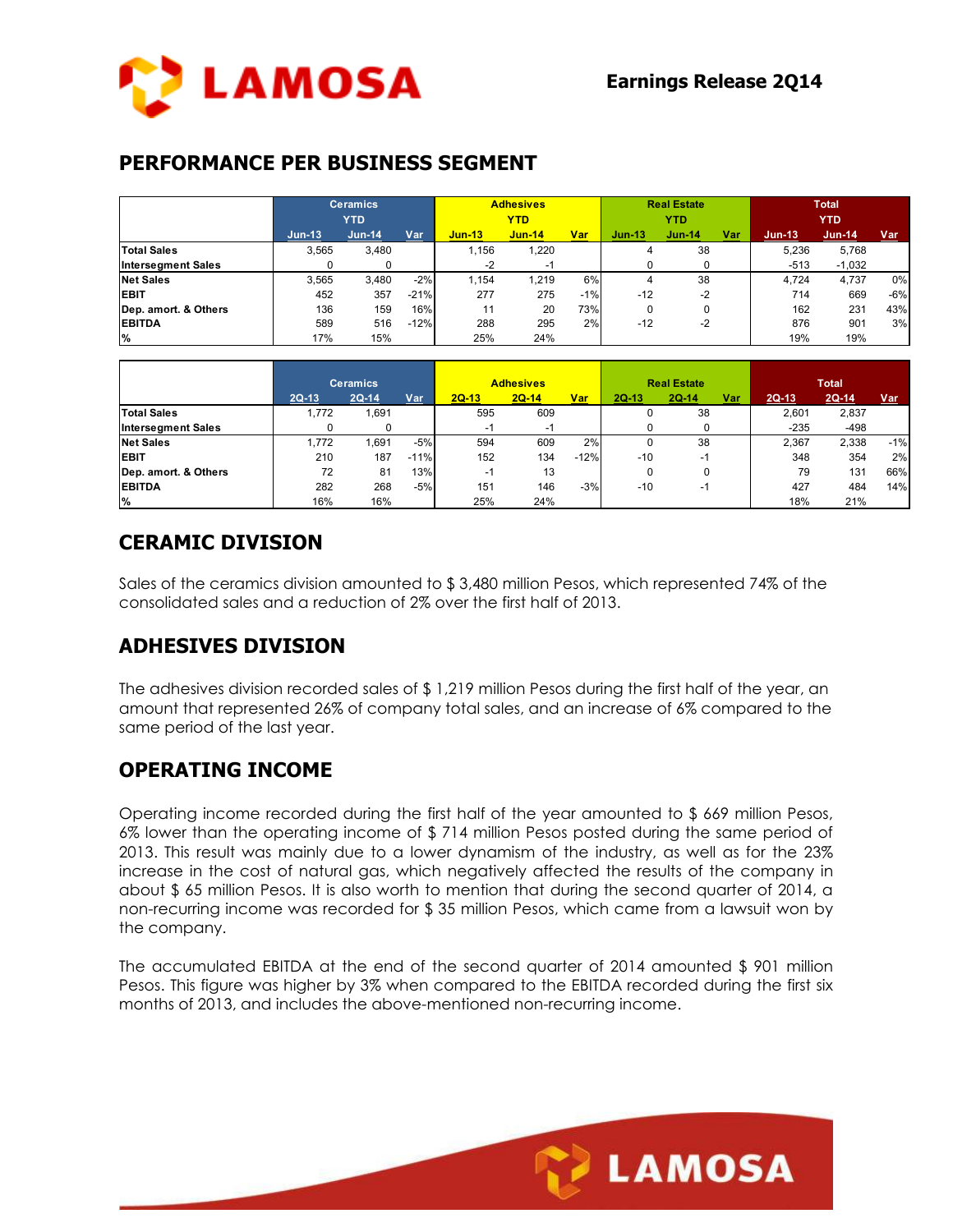







## **FINANCIAL PERFORMANCE**

Consistent with the efforts made in recent years to further decrease the company leverage, Grupo Lamosa ended up the first half of the year with an interest-bearing debt of \$ 4,952 million Pesos, meaning a decline of 4% in relation to the debt recorded at the end of 2013. The net debt to EBITDA ratio was 2.5 times compared to 2.6 times shown at the end of 2013.



The lower level of debt coupled with the appreciation of the exchange rate of the Peso against the Dollar, allowed to continue registering lower financial expenses, amounting to \$ 151 million Pesos during the first half of 2014, compared to \$ 182 million Pesos recorded in the first half of 2013. Likewise during the first six months of the year, a foreign exchange gain was posted for the amount of \$ 30 million Pesos, compared to a foreign exchange loss of \$ 11 million Pesos recorded during the first half of the last year.